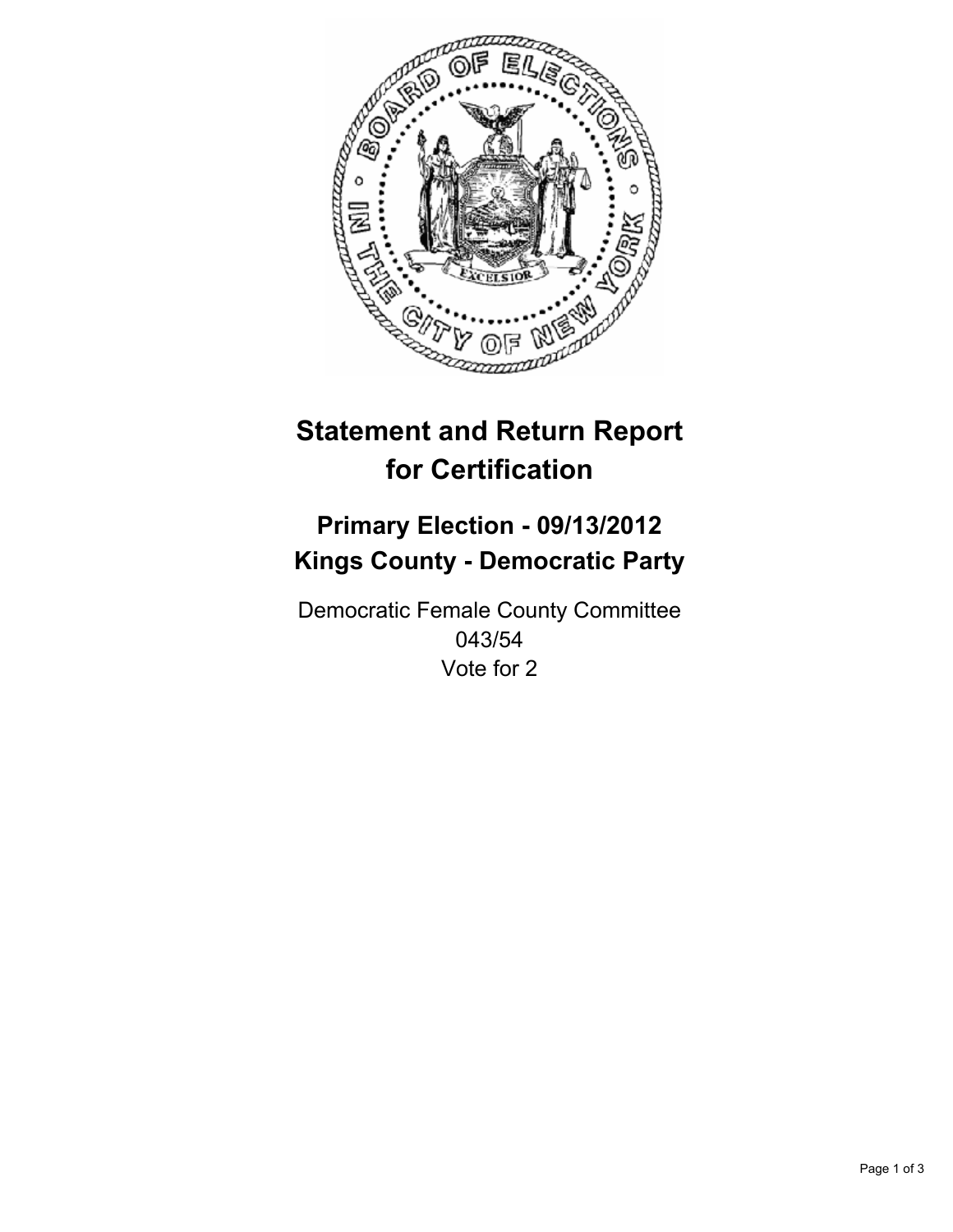

#### **Assembly District 54**

| <b>PUBLIC COUNTER</b>                                    | 72 |
|----------------------------------------------------------|----|
| <b>EMERGENCY</b>                                         | 0  |
| ABSENTEE/MILITARY                                        | 3  |
| <b>FEDERAL</b>                                           | 0  |
| <b>SPECIAL PRESIDENTIAL</b>                              | 0  |
| AFFIDAVIT                                                | 1  |
| <b>Total Ballots</b>                                     | 76 |
| Less - Inapplicable Federal/Special Presidential Ballots | 0  |
| <b>Total Applicable Ballots</b>                          | 76 |
| <b>DEIDRA TOWNS</b>                                      | 33 |
| <b>HILDA BONILLA</b>                                     | 20 |
| <b>MELISSA DILAN</b>                                     | 25 |
| UNATTRIBUTABLE WRITE-IN (WRITE-IN)                       | 1  |
| <b>Total Votes</b>                                       | 79 |
| Unrecorded                                               | 73 |